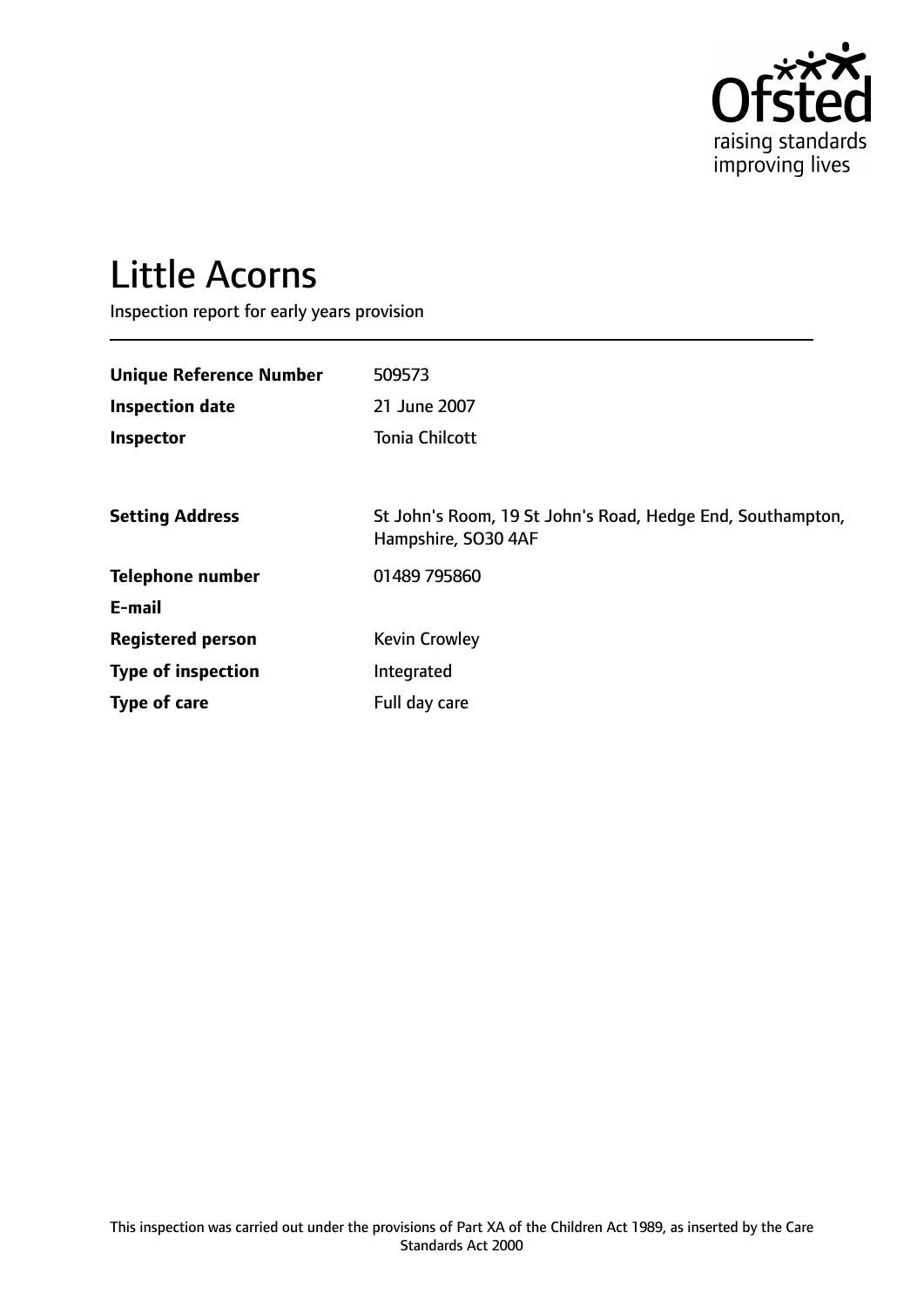#### **ABOUT THIS INSPECTION**

The purpose of this inspection is to assure government, parents and the public of the quality of childcare and, if applicable, of nursery education. The inspection was carried out under Part XA Children Act 1989 asintroduced by the Care Standards Act 2000 and, where nursery education is provided, under Schedule 26 of the School Standards and Framework Act 1998.

This report details the main strengths and any areas for improvement identified during the inspection. The judgements included in the report are made in relation to the outcomes for children set out in the Children Act 2004; the National Standards for under 8s day care and childminding; and, where nursery education is provided, the *Curriculum guidance for the foundation stage.*

The report includes information on any complaints about the childcare provision which Ofsted has received since the last inspection or registration or 1 April 2004 whichever is the later.

#### **The key inspection judgements and what they mean**

*Outstanding: this aspect of the provision is of exceptionally high quality Good: this aspect of the provision is strong Satisfactory: this aspect of the provision is sound Inadequate: this aspect of the provision is not good enough*

For more information about early years inspections, please see the booklet *Are you ready for your inspection?* which is available from Ofsted's website: *www.ofsted.gov.uk.*

## **THE QUALITY AND STANDARDS OF THE CARE AND NURSERY EDUCATION**

On the basis of the evidence collected on this inspection:

The quality and standards of the care are inadequate - notice of action to improve. The registered person does not meet the National Standards for under 8s day care and childminding.

The quality and standards of the nursery education are satisfactory.

## **WHAT SORT OF SETTING IS IT?**

Little Acorns Day Nursery opened in 1997. It operates from three rooms on two floors of a converted Parish Hall. The nursery is privately owned and located near to the town centre of Hedge End, Southampton.

A maximum of 60 children may attend the nursery at any one time. The nursery is open each weekday from 07:30 to 18:00 for 51 weeks of the year, closing only for the week of Christmas. All children share access to a secure enclosed outdoor play area.

There are currently there are 68 children aged from birth to under five years on roll. Of these, 24 children receive funding for early education. The nursery employs 12 members of staff. Of these, 10 hold appropriate early years qualifications and two are working towards a qualification. The nursery receive support visits from the Pre-school Learning Alliance development worker and the local authority early years advisory teacher.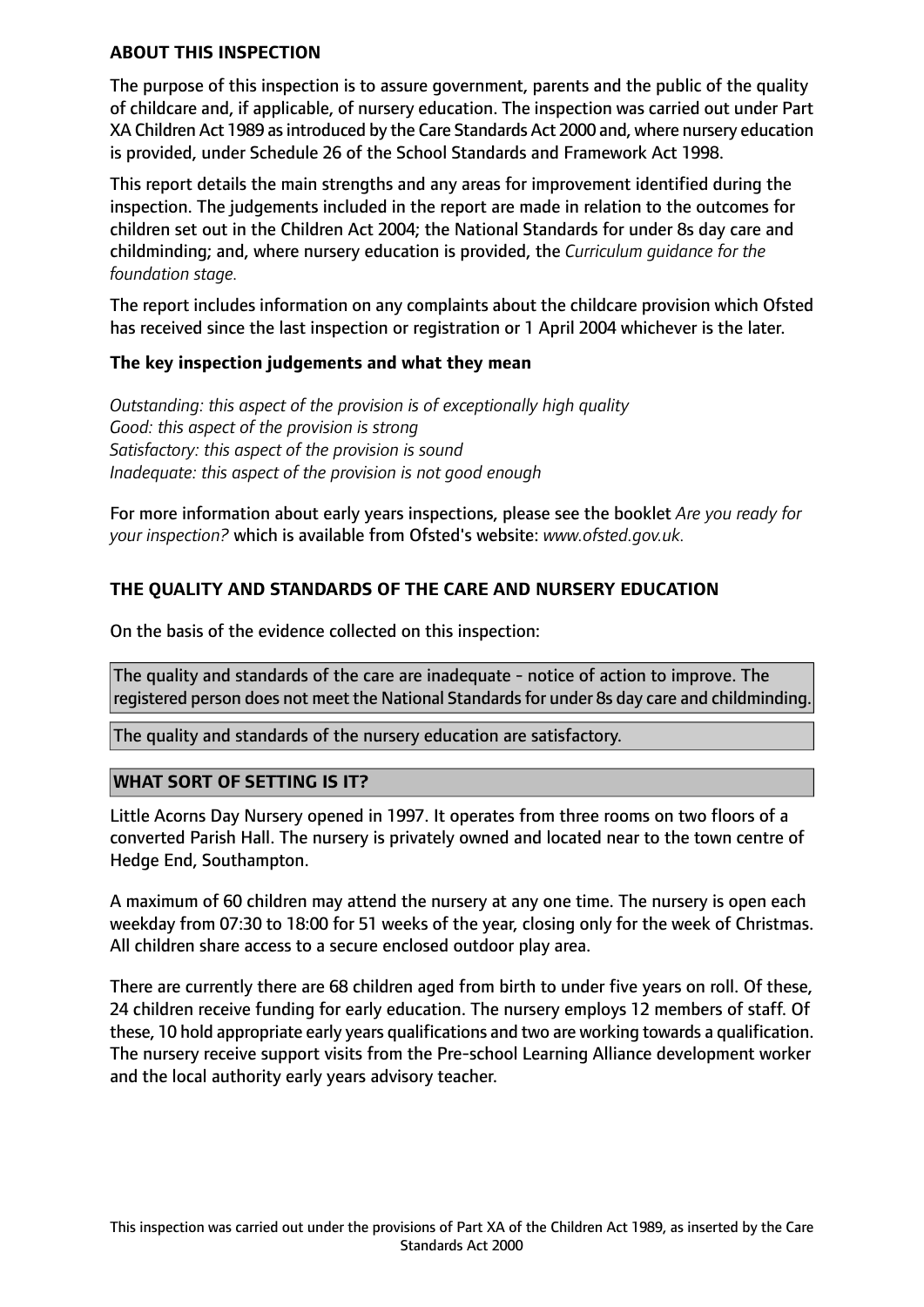#### **Helping children to be healthy**

The provision is satisfactory.

Children enjoy a range of healthy and nutritious meals and snacks, all of which are prepared on site on a daily basis. Staff ensure that children's individual dietary requirements are taken into account whilst preparing and presenting meals to children, thus ensuring that the needs of the children are met. Older children learn to identify when they are hungry or thirsty and choose when to have a snack and a drink during the flexible snack time in the mornings.

Children in most areas of the setting are protected from the spread of illness and infection, by the procedures followed by staff. For example, whilst changing nappies staff are vigilant in ensuring that they wear disposable gloves and aprons, that are changed after every nappy. However, although children are provided with individual sheets and linen whilst sleeping, in the toddlers room, space is not organised effectively, consequently not allowing sufficient room to prepare children for sleep. As a result, staff and children walk on bedding and sleep mats, that have been placed on the floor in preparation for sleeping. Babies are not wholly protected from the spread of infection as some staff occasionally work in bare feet in the room, and although staff have identified that nappy bins have no lid fitted, action is not taken promptly to minimise risk. Children gain a good understanding of personal hygiene throughout the daily routines in the setting. Pre-school and toddler children are encouraged to learn to wash their own hands after toileting and before eating for instance.

Children who become ill whilst at the setting are cared for sensitively by staff, who react calmly and kindly throughout, with minimal disruption to the remaining children. Effective liaison with parents ensures that all staff are fully aware of the needs of the individual child and that parents remain fully informed about their child in a medical emergency.

Preschool children enjoy taking part in yoga activities. They eagerly listen and watch staff and one another, following instructions to create the intended shape with their bodies. Children use space well, moving around the setting confidently, respecting one another's space whilst playing alongside each other. Whilst playing together in the garden, children run and jump, adjusting speed and direction to avoid one another and obstacles.

## **Protecting children from harm or neglect and helping them stay safe**

The provision is inadequate.

Children are cared for within a warm and welcoming environment. Staff display a wide range of posters, written information and examples of children's work, which contributes towards the welcoming environment for both parents and children. Space is used well throughout most of the nursery, to ensure that children are able to play freely within specific areas. For instance, in the preschool area, children have clearly defined areas for play, including areas that allow them to choose to play quietly, imaginatively or be involved in creative play. However, the arrangement of sleep mats in the toddler area does not provide sufficient space for children to move freely or for staff to easily access children.

Children access a wide range of toys and materials, most of which are suitable for children of all ages; however, some, particularly those in the garden and some highchairs, are not sufficiently clean or in good repair and consequently pose a risk to children. Although staff have identified in daily risk assessments that some areas of the garden contain hazards, action has not been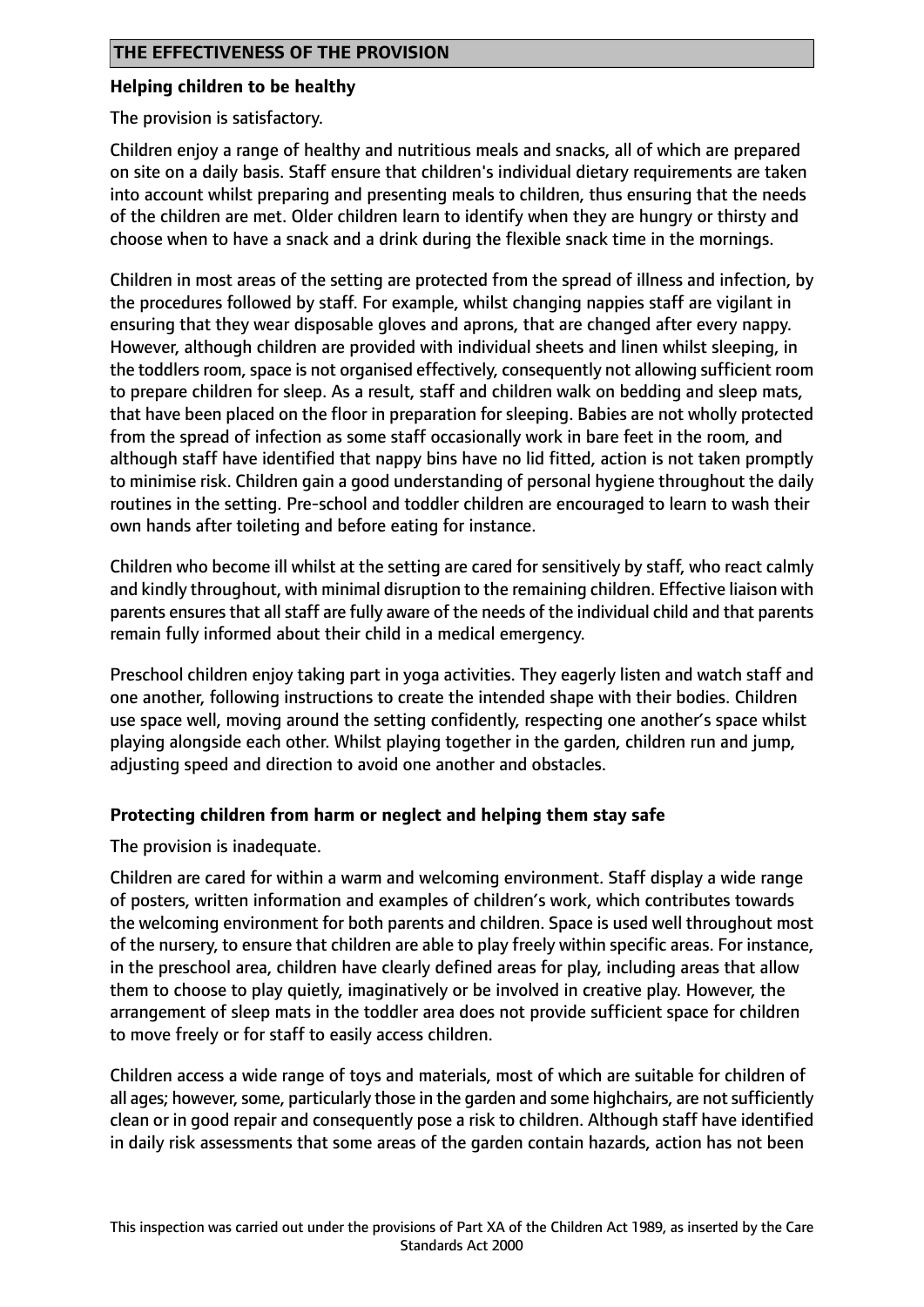taken to ensure that the risks are minimised. For example, despite risk assessments and written information highlighting the hazard posed by ivy and brambles, no action has been taken to minimise the risk to children. Risk assessments have also failed to identify additional hazards in the garden including a broken fence, slip and trip hazards on emergency escape routes and broken equipment such as tricycles and the sand tray. Procedures to leave the building in an emergency are practised regularly by staff and children to ensure that all are familiar with the system; however, at times, the storage of toys and highchairs in the baby room, means that access to the sleep room is hindered, thus posing a risk to sleeping babies. Staff have a sound understanding of child protection and the procedures to follow should they have concerns relating to a child.

## **Helping children achieve well and enjoy what they do**

The provision is satisfactory.

Children are happy and settled within the nursery and benefit from the good relationships that they have developed with staff and one another. Younger children benefit from the staff's understanding of the Birth to three framework, which is used to plan and provide a range of activities to meet the needs of the children. Children of all ages enjoy their time at the nursery, laughing and giggling throughout. Toddlers thoroughly enjoy spending time in the sensory area, looking at the lights and mirrored ball that are displayed within the room.

## Nursery Education

The quality of teaching and learning is satisfactory.

Staff have an understanding of the Foundation Stage and how children develop, allowing them to provide a range of activities to enable children to make satisfactory progress towards the early learning goals. Planning is comprehensive and covers all areas of learning, however, at times this becomes unmanageable as staff try to deliver up to six focused activities, whilst also trying to observe children's progress throughout the day. Consequently, at times, children are not sufficiently challenged as staff are absorbed in the task of observing the children. Staff know the children well and consequently are able to identify the children's next steps in learning. However, at times, written records relating to children's development are not consistently up to date as the amount of information recorded by staff becomes unmanageable. Staff work well together as a team and are aware of their role for the day and the intended learning outcome of the activities.

Children are confident and settled, having built strong relationships with one another and staff. Many work well together in small groups, taking turns and helping one another. For example, whilst using the computer, children use egg timers independently, understanding that when the timer ends, then they need to finish and allow somebody else a turn. Some children confidently use the computer and understand how to complete a simple programme, and many are able to use the mouse correctly; although at times, when they need help, staff are engaged in observing other children or activities, or are deployed elsewhere and consequently are unable to help. Children behave well. They gain an understanding of the expectations for behaviour within the setting.

Children confidently initiate conversations with one another and adults in the setting. Some use language well to relay their feelings to staff, for example, children tell staff how excited they are about taking part in the treasure hunt. Many children confidently speak in a familiar group for instance at circle time. They concentrate well, whilst listening to stories, enjoying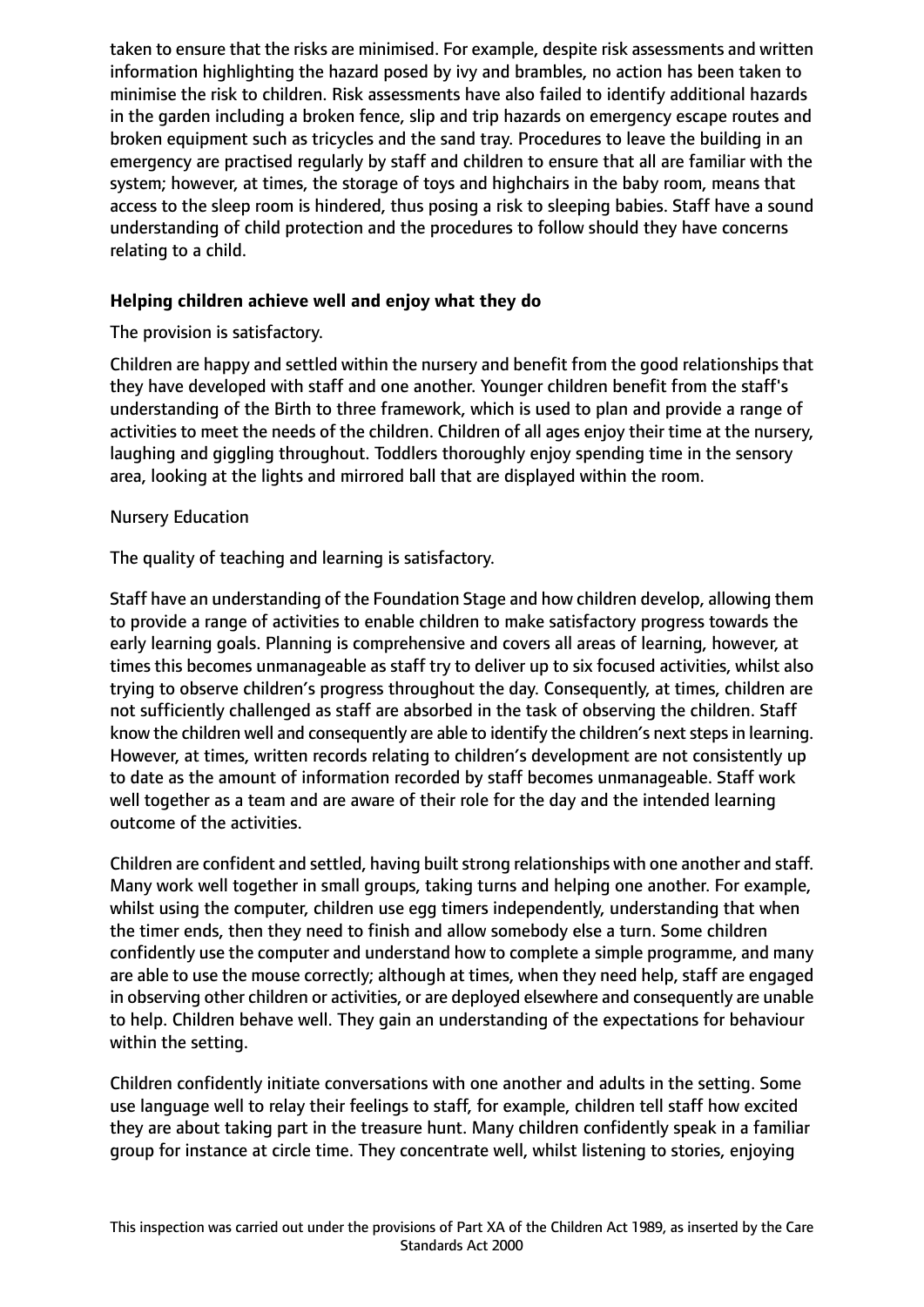their favourite books. Staff introduce early calculation during snack time, when they talk to children about how many more cups they need when another child chooses to join them. Some children enjoy books and have learned to handle books correctly, gently turning the pages. Children learn to read their names when preparing for snack by finding their name cards; some are able to write their own names with support from staff as needed.

Some children confidently name a range of shapes and colours when taking part in some planned activities. However, children do not consistently access planned activities as staff are engaged in observations or deployed in other areas of the setting, and consequently some activities are not inviting for children. For example, children rarely access planned activities such as cutting shapes and puzzles until staff sit at the tables and engage with the children; children then become fully immersed with the activity and staff are able to extend the children's learning and meet the planned learning outcomes.

Children find out about living things and how to look after them. They help staff to look after the hamster and the fish in the setting, and excitedly watch the hamster when it wakes during the day, talking about how it usually sleeps a lot with staff. Children learn about the life cycles of animals, such as frogs, when looking at the changes that occur with tadpoles that have been brought into the nursery by children and parents.

## **Helping children make a positive contribution**

The provision is satisfactory.

Children are happy and settled within the caring environment. They are treated as individuals, with respect and equal concern by staff. They learn about the wider world, when taking part in a range of activities that allow them to look at and learn about the different cultural festivals of others for instance. A good range of toys and materials are freely available to children, which provide positive images of society. Children with identified learning difficulties or disabilities or English as an additional language are supported by staff, who have systems in place to allow them to assess the needs of children and develop individual learning plans that are shared with parents. Children of all ages behave well in response to praise and encouragement from staff. Staff take time to explain to children the expectations regarding children's behaviour, for instance, whilst talking to children about sharing when using the computer. Spiritual, moral, social and cultural development is fostered.

## The partnership with parents is good

Children benefit from the good relationships that are forged between staff and parents. Parents are provided with information about the nursery's policies and procedures, ensuring that they are fully aware of the nursery's practices. Newsletters are provided to parents on a regular basis, and an information board is in place at the entrance of the setting. This is used to provide information to parents about policies and procedures about the setting, and further information that may prove useful to parents. Parents are involved in their children's learning as they are kept informed about topics and themes and their children's development. Although parents have regular opportunities to discuss their children's progress with staff, children's development records, occasionally, are not up to date, consequently not providing an accurate picture of progress. Parents' opinions about the setting are sought on a regular basis through questionnaires. The comments and ideas provided by parents are evaluated by staff and used to identify areas that the setting can improve.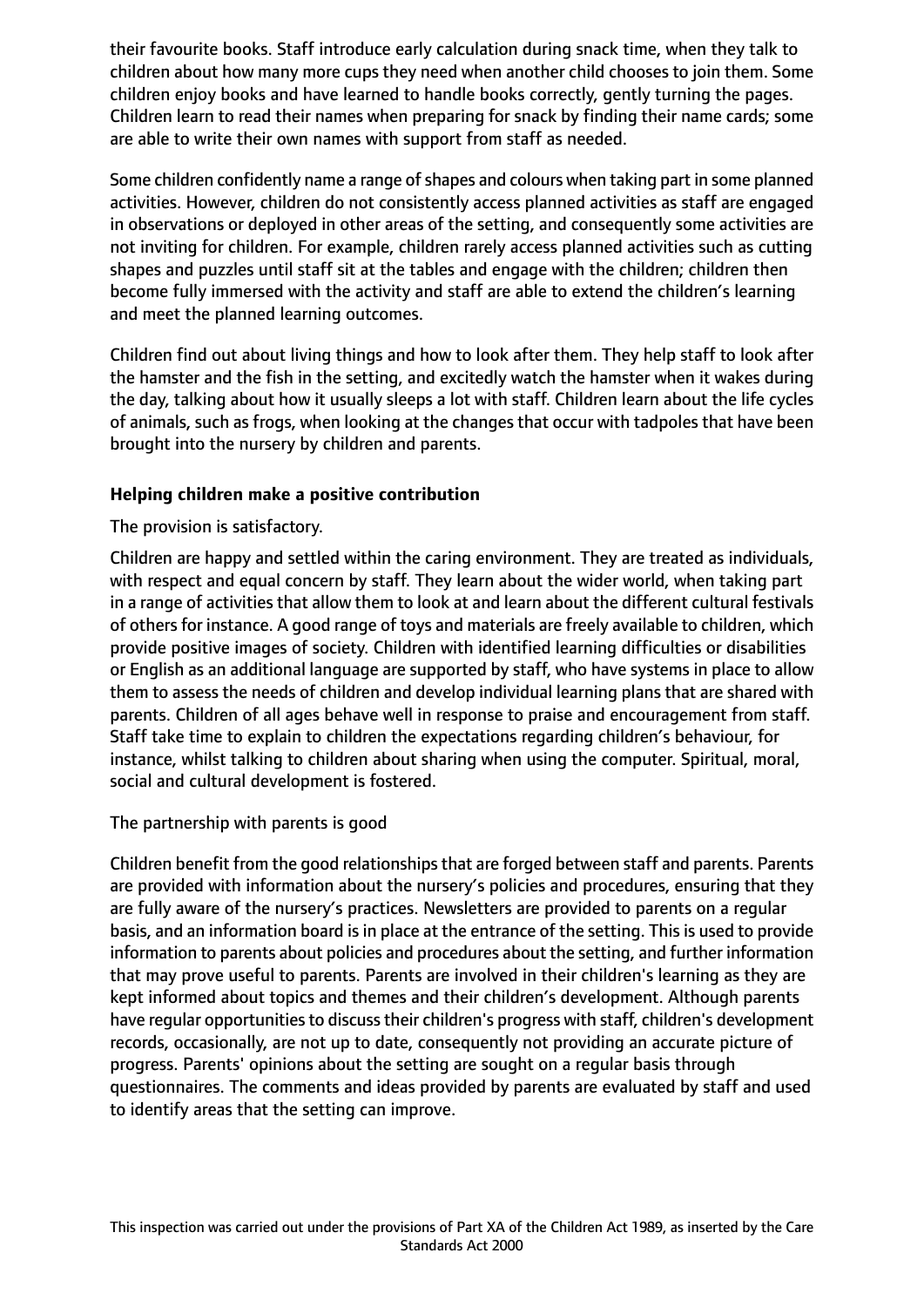## **Organisation**

The organisation is inadequate.

The staff team are suitably experienced to work with children, with a good level of staff being fully qualified; they are fully committed to updating and furthering their knowledge and skills. Staff eagerly take part in the inspection process, quickly implementing changes where possible, when areas to improve are identified. Effective procedures for the appointment of staff and an induction programme are in place. Whilst the required ratios of adults to children are maintained throughout the day, staff are not deployed effectively to ensure that, at all times, sufficient staff are working directly with children within the preschool area. Space is organised well in some areas of the nursery, however, in the toddler room, the use of space does not allow children sufficient room to sleep freely at times. Staff complete risk assessments on a regular basis, however, although risk assessments have identified areas of the garden that are hazardous to children, no action has been taken to minimise the risks. Risk assessments have also failed to identify further areasthat require attention; consequently not meeting the required standards. Appraisals of staff are undertaken on a regular basis. This enables both staff and the managers to identify any training needs and consequently source any appropriate training. Most records are completed accurately, however, occasionally records of children's attendance are not updated and do not provide a clear picture of when children are present.

Overall the setting does not meet the needs of the children for whom it provides care.

Leadership and management is satisfactory.

The day to day management team and staff, display a high commitment to improvement, for instance through taking an active part in the inspection process, welcoming the opportunity to identify areas to develop further; however the nursery's continued evaluation of the setting is not wholly effective in identifying areas to improve. For example, although there are systems in place to assess the nursery education, they fail to identify that the current systems for planning and assessment of children become unmanageable at times for staff. As a result they also fail to identify that insufficient staff work directly with children, as staff are engaged in the process of recording observations of children.

## **Improvements since the last inspection**

At the last inspection, staff were asked to ensure good hygiene practices and procedures are put in place for children aged under three so they are fully protected from the spread of germs and infection. Toddlers continue to wash their hands before eating, however, when returning to the toddler room, children now clean their hands again with anti bacterial gel before eating. This ensures that children continue to be protected from the spread of infection should they begin to play again before eating. Babies hand held toys and rattles are now sterilised after use to ensure that babies are also further protected from the spread of infection.

The nursery was also asked to ensure records of children's attendance are updated throughout a session so it is clear to see the areas of the nursery children are being cared for in at any one time. Registers are maintained within each area of the nursery, however, at times records do not provide an accurate picture of attendance and as such a weakness remains.

Additionally, the setting was also asked to ensure the grouping of children for activities in the pre-school department is appropriate for meeting the needs of all children. Whilst the setting have taken no specific action regarding this recommendation, the grouping of children now is suitable.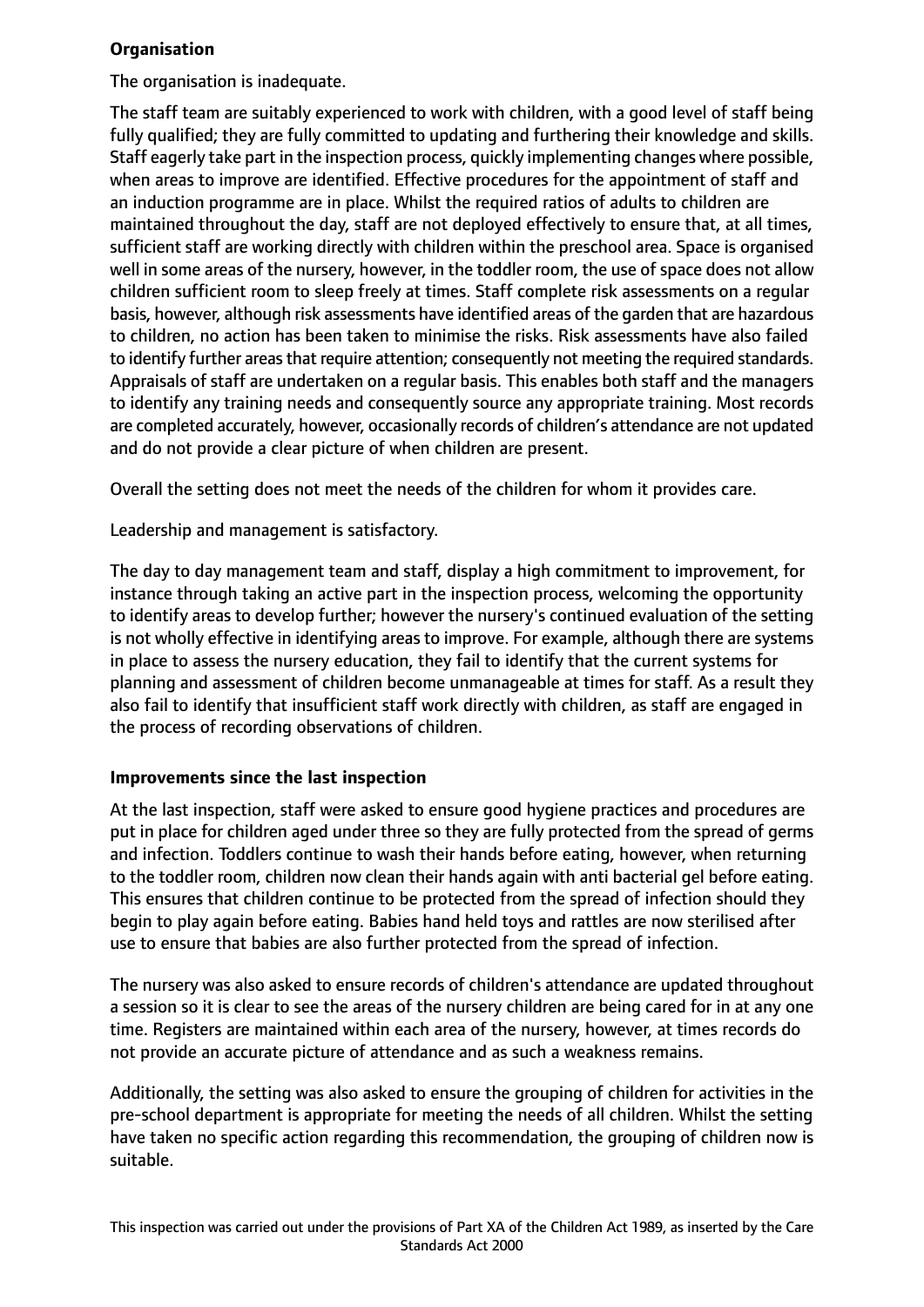At the last inspection of nursery education the setting was asked to develop staff's knowledge of the stepping stones of the Foundation Stage so children are provided with a well presented curriculum which meets their learning needs. Staff that are now employed within the preschool area of the setting, have a secure understanding of the Foundation Stage. Additional training has been sought and undertaken to ensure that staff's knowledge in this area has been extended.

The setting was also asked to improve the grouping of children and deployment of staff, to ensure the learning needs of all children are met and they are supported to gain the most learning and enjoyment from the activities they engage in. Although for most of the session, staff are deployed effectively to ensure that ratios are met, at times, as staff are absorbed in observing children, insufficient staff work directly with children.

Additionally, the setting was asked to further develop systems for monitoring the nursery education provided, to ensure pre-school staff are supported to improve practice and deliver the curriculum effectively. Whilst systems are now in place to monitor the nursery education, these are not wholly effective in identifying areas to enable staff to improve their practice and as such, has been raised again as a recommendation.

## **Complaints since the last inspection**

Since the last inspection there have been no complaints made to Ofsted that required the provider or Ofsted to take any action in order to meet the National Standards.

The provider is required to keep a record of complaints made by parents, which they can see on request. The complaints record may contain complaints other than those made to Ofsted.

# **THE QUALITY AND STANDARDS OF THE CARE AND NURSERY EDUCATION**

On the basis of the evidence collected on this inspection:

The quality and standards of the care are inadequate - notice of action to improve. The registered person does not meet the National Standards for under 8s day care and childminding.

The quality and standards of the nursery education are satisfactory.

# **WHAT MUST BE DONE TO SECURE FUTURE IMPROVEMENT?**

## **The quality and standards of the care**

To improve the quality and standards of care, the registered person **must** take the following actions:

- •assess the risks to children in relation to the garden area, and take action to minimise these, with particular regard to the ivy, brambles and fenced basement area
- •ensure that risk assessments are completed in all areas of the setting, and that an action plan is in place that identifies the timescales and action to be taken to minimise identified risks.
- •ensure that all toys and materials are clean and in good repair prior to children accessing them, particularly garden toys, including the sand tray, easels and tricycles

These actions are set out in a *notice of action to improve* and must be completed by the date specified in the notice.